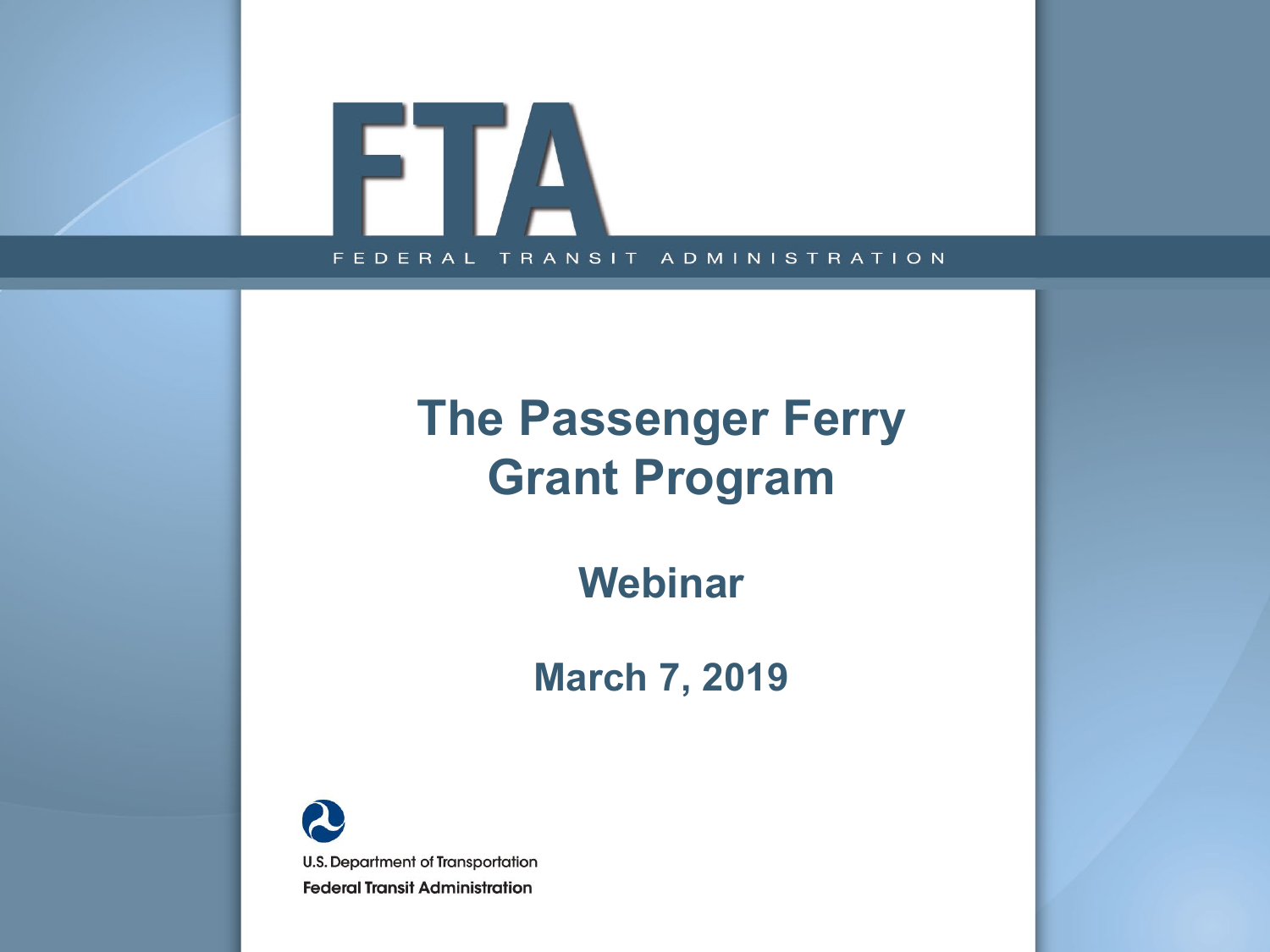## **Agenda**

- Program Overview
- Eligibility Information
- Evaluation Criteria
- Application Submission
- Applying in Grants.gov
- Q&A

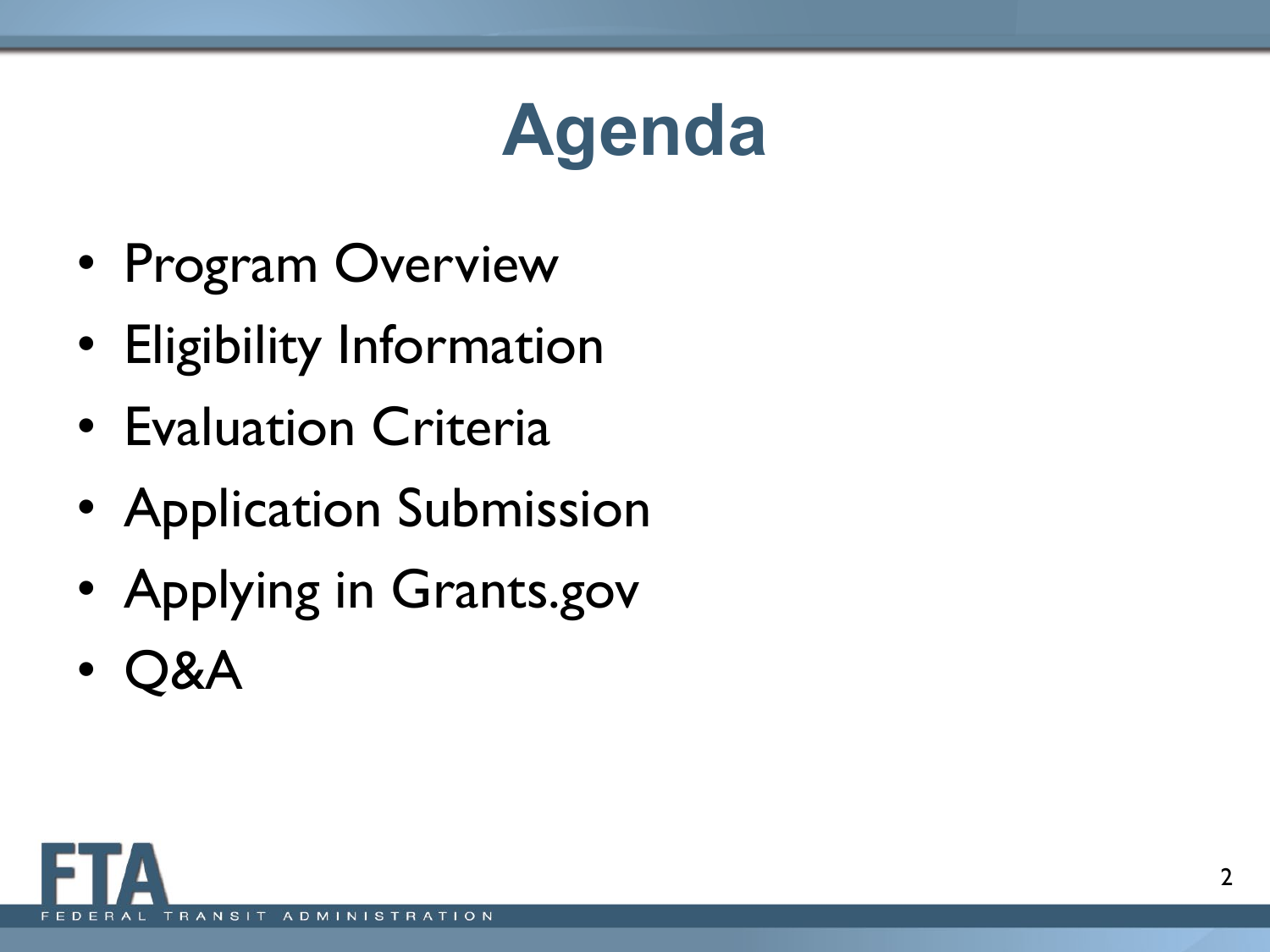## **Program Overview**

### **Section 5307(h) Passenger Ferry Grant Program**

Authorizes FTA to make awards on a competitive basis for passenger ferry projects that support passenger ferry systems in urbanized areas, such as ferry vessels, terminals, and related infrastructure.

The Passenger Ferry Grant Program is a set-aside from the Section 5307 – Urbanized Area Formula Program.

### **Funding Available:**

\$30 million authorized per year thru FY 2020.

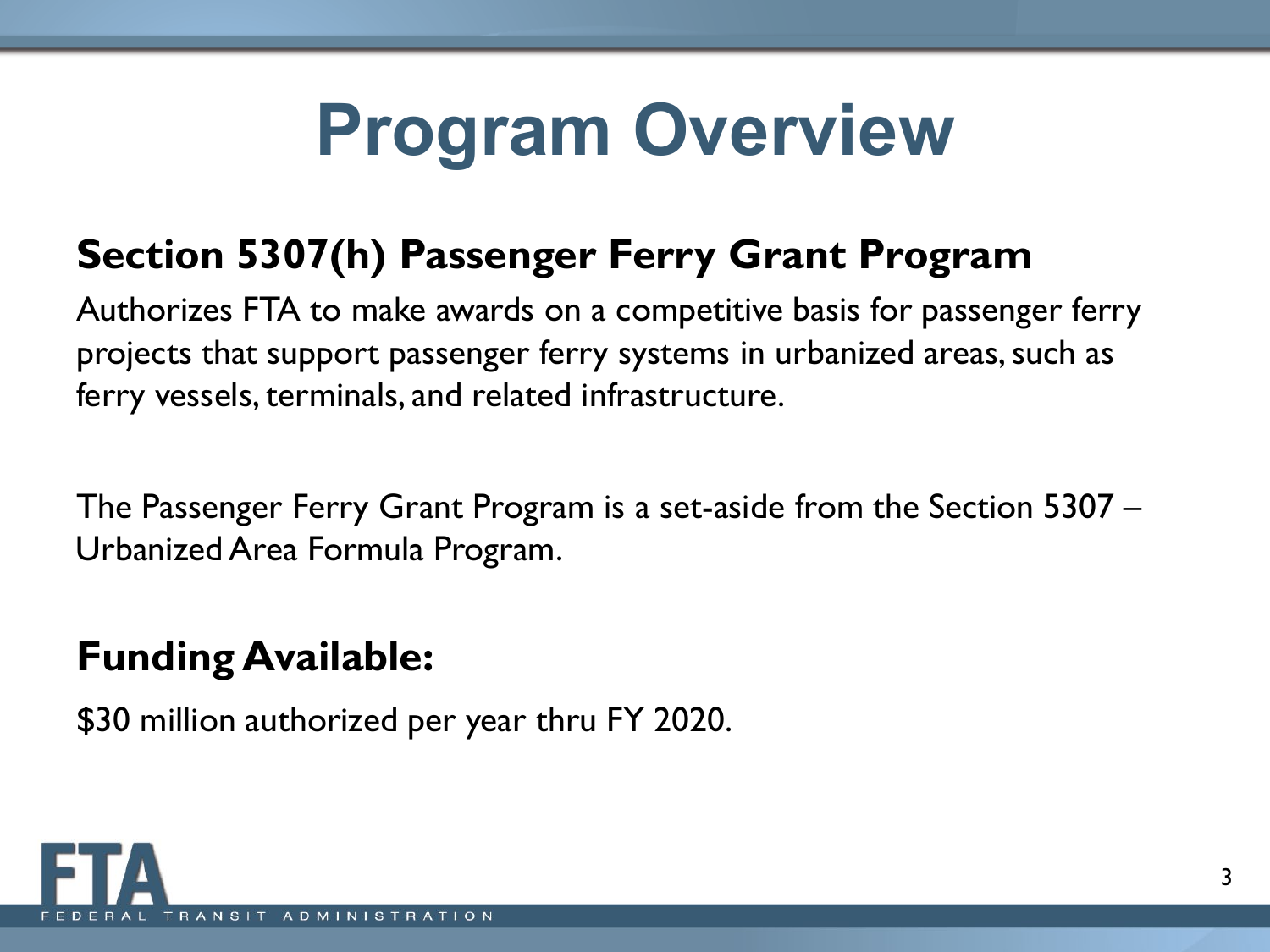## **2017 & 2018 Ferry Competition**

### **Quick Facts:**

- **22** project proposals from **12** states
- Total of **\$65.4** million requested
- **20** projects funded for a total of \$58.2 million
- Largest award was \$6 million
- List of funded projects on the FTA website: [https://www.transit.dot.gov/funding/grants/passenger-ferry-grant](https://www.transit.dot.gov/funding/grants/passenger-ferry-grant-program-section-5307)program-section-5307
- Watch FTA's [Video](https://www.youtube.com/watch?v=UUJVQJ9UM38&feature=youtu.be) highlighting the Passenger Ferry Grant Program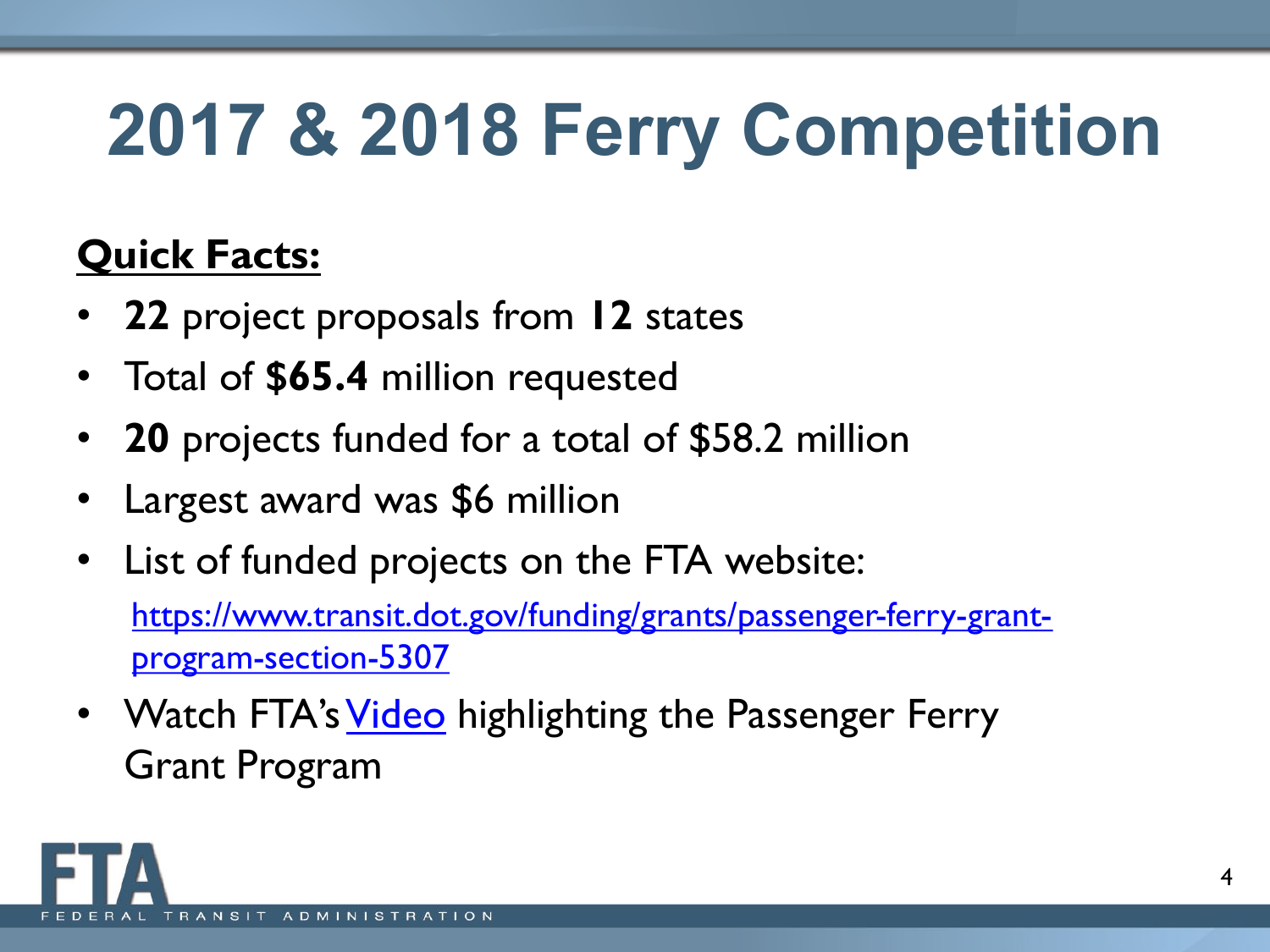## **2019 Important Program Dates**

- Notice of Funding Opportunity: February 12, 2019
- Applications Due: **April 15, 2019 by 11:59 P.M. EDT**
	- Application Package can be found at [www.grants.gov](http://www.grants.gov/) by searching for keyword "Passenger Ferry" or "Ferry Program". Applicants should register on [www.grants.gov](http://www.grants.gov/) **at least 4 weeks prior** to applying to ensure system access.
- Award Announcements: Summer 2019

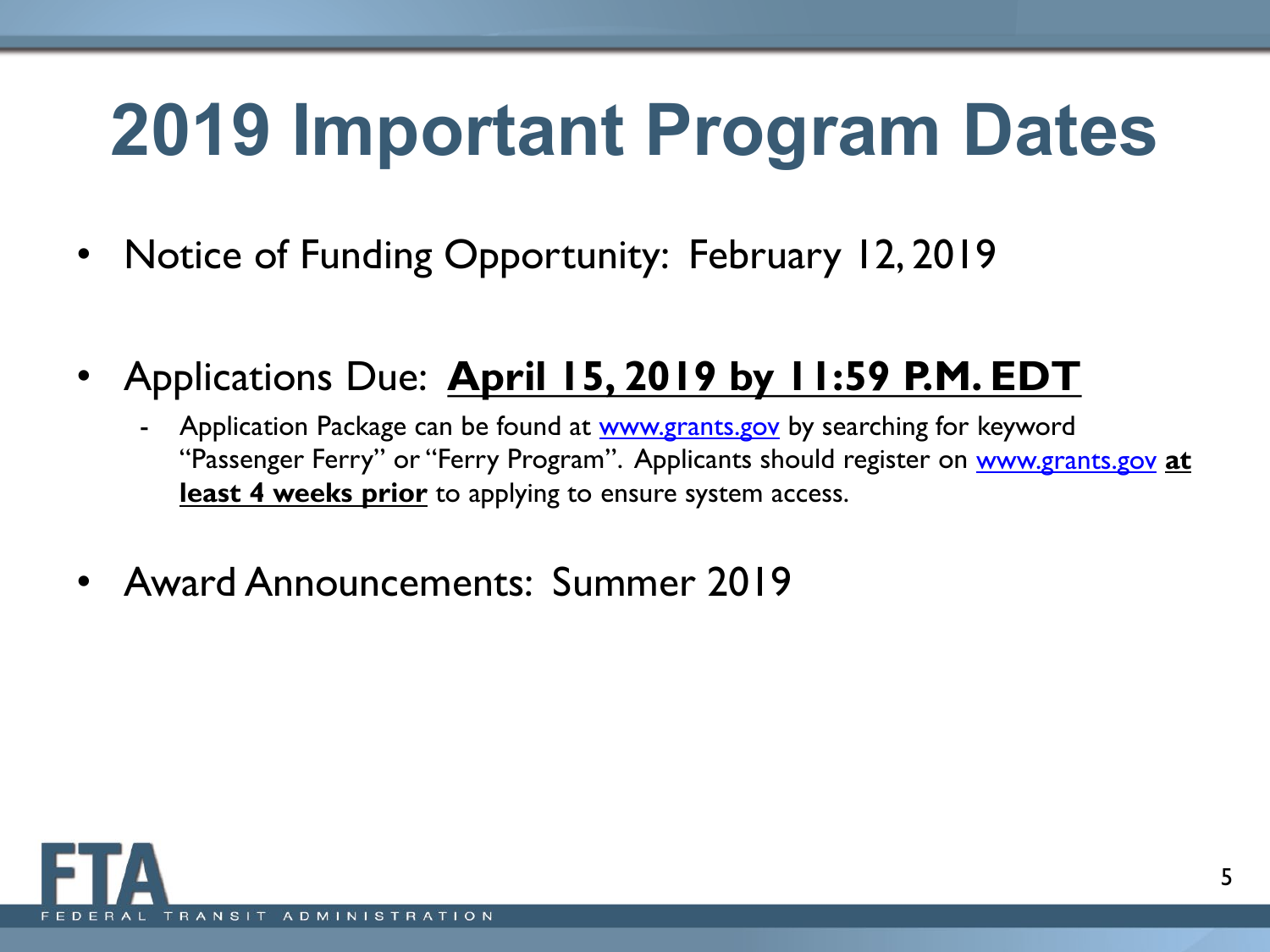## **Funding Award Information**

- A total of \$30 million has been made available for ferry projects that support the evaluation criteria.
- Projects will be selected on a competitive basis, consistent with the criteria outlined in the notice.
- Funding available for obligation for year of award plus five years
- FY19 competition obligation deadline = September 30, 2024
- Pre-award authority starts on the date that selected projects are announced.

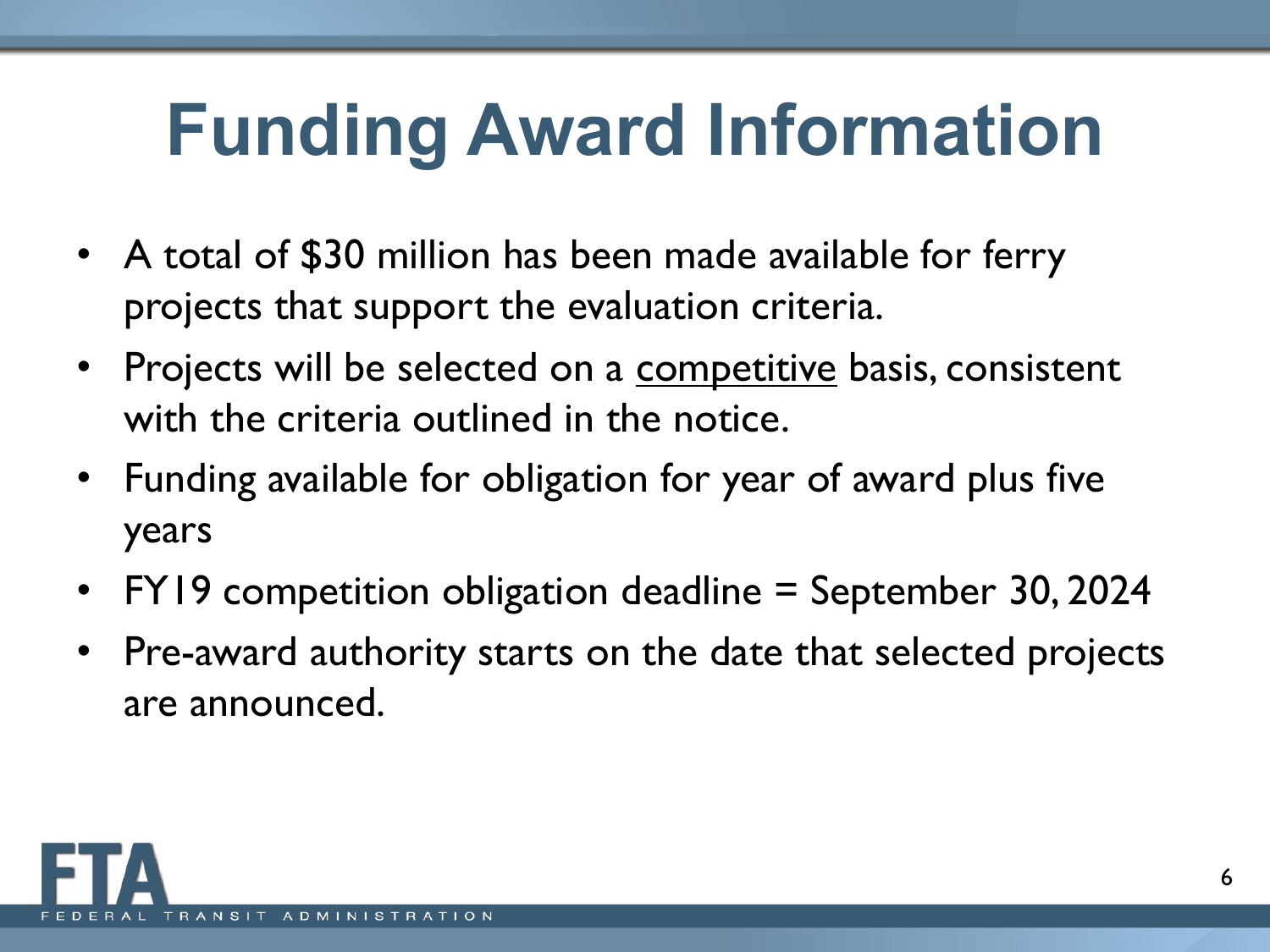## **Cost Share**

#### **Cost Sharing or Matching:** 80% Federal / 20% Local

*Exceptions:*

- **85%** for net project costs for acquiring vehicles (including clean-fuel or alternative fuel) attributable to compliance with the Clean Air Act (CAA) or attributable to compliance with the Americans with Disabilities Act (ADA) of 1990
- **90%** for net project costs for vehicle-related equipment or facilities (including clean-fuel or alternative-fuel vehicle-related equipment or facilities) attributable to compliance with the CAA or ADA
- Eligible sources of local match are listed in the NOFO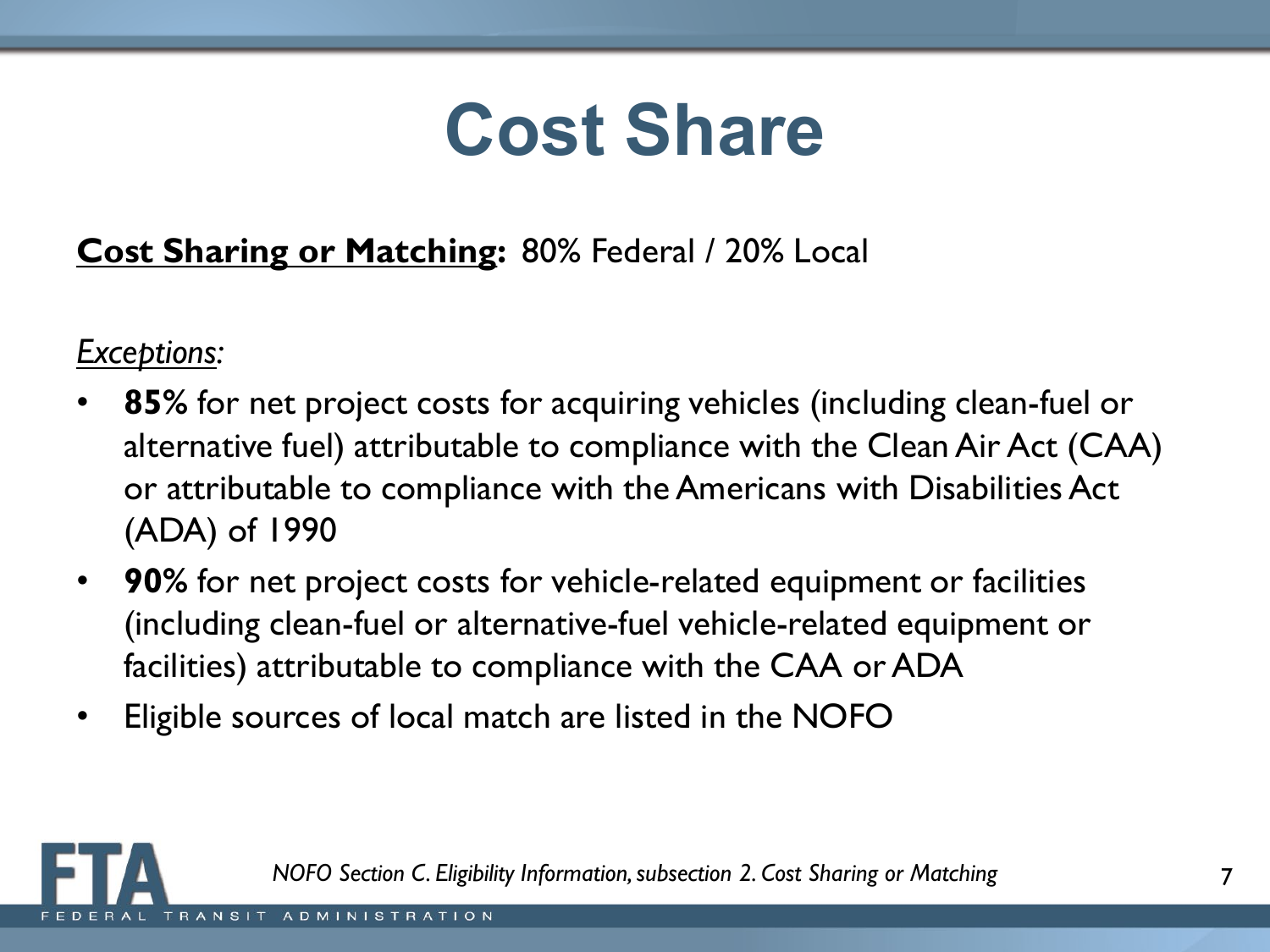## **Eligibility Information**

### **Eligible Applicants:**

- Designated Recipients
- Direct Recipients of Section 5307 funds (or those eligible to become such recipients)
- States (including Territories of the United States)
- Federally-recognized Tribes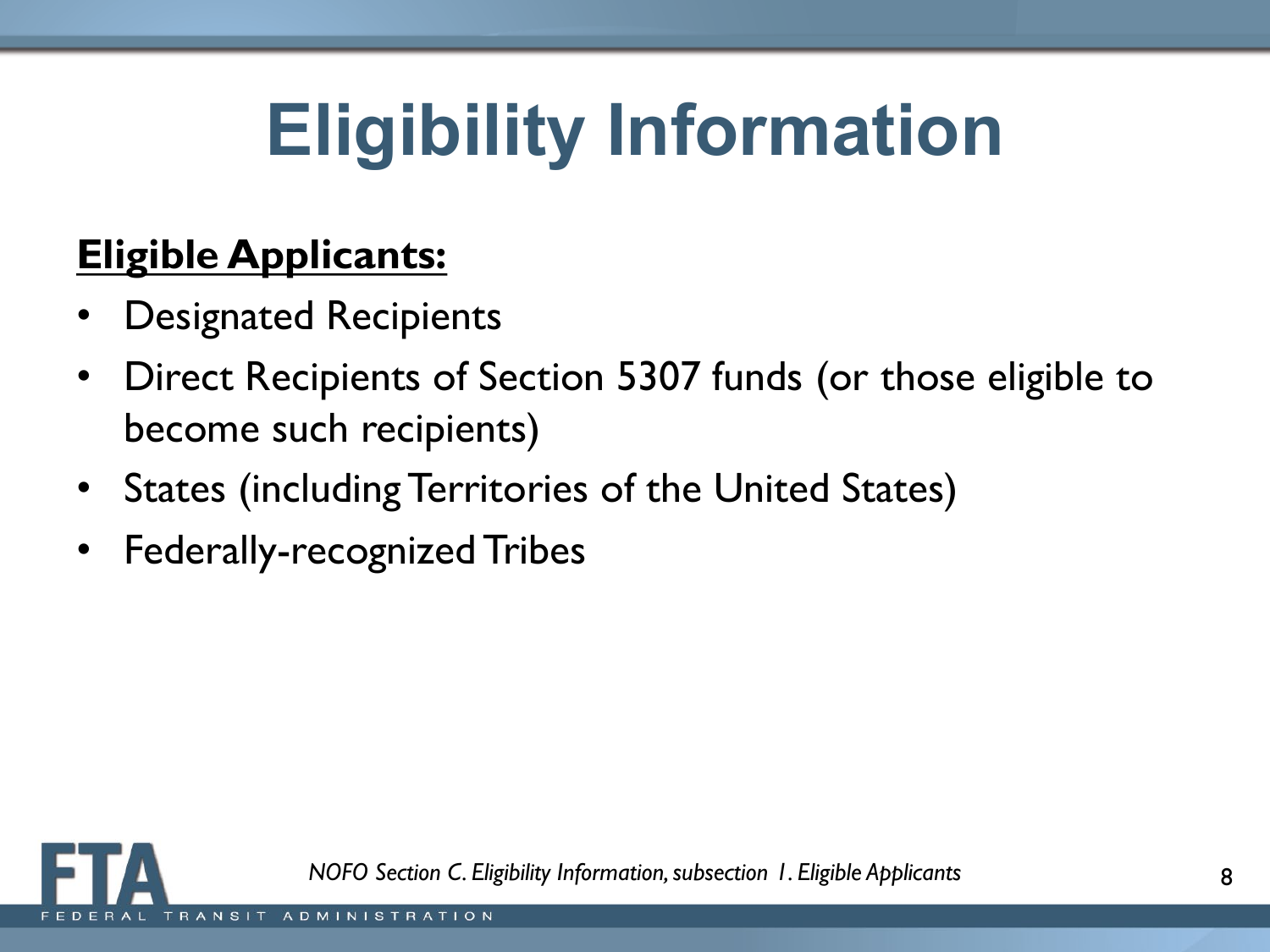## **Eligibility Information**

### **Eligible Projects:**

- Capital projects to purchase, replace, or rehabilitate passenger ferries, terminals and related infrastructure and equipment (including fare equipment, communication devices).
- Projects must support public transportation ferry systems serving an urbanized area.
- Vehicles ferries are eligible if they also accommodate walk-on passengers.

### **Ineligible Projects:**

- Planning
- Operating expenses
- Preventive maintenance

*NOFO Section C. Eligibility Information, subsection 3. Eligible Projects*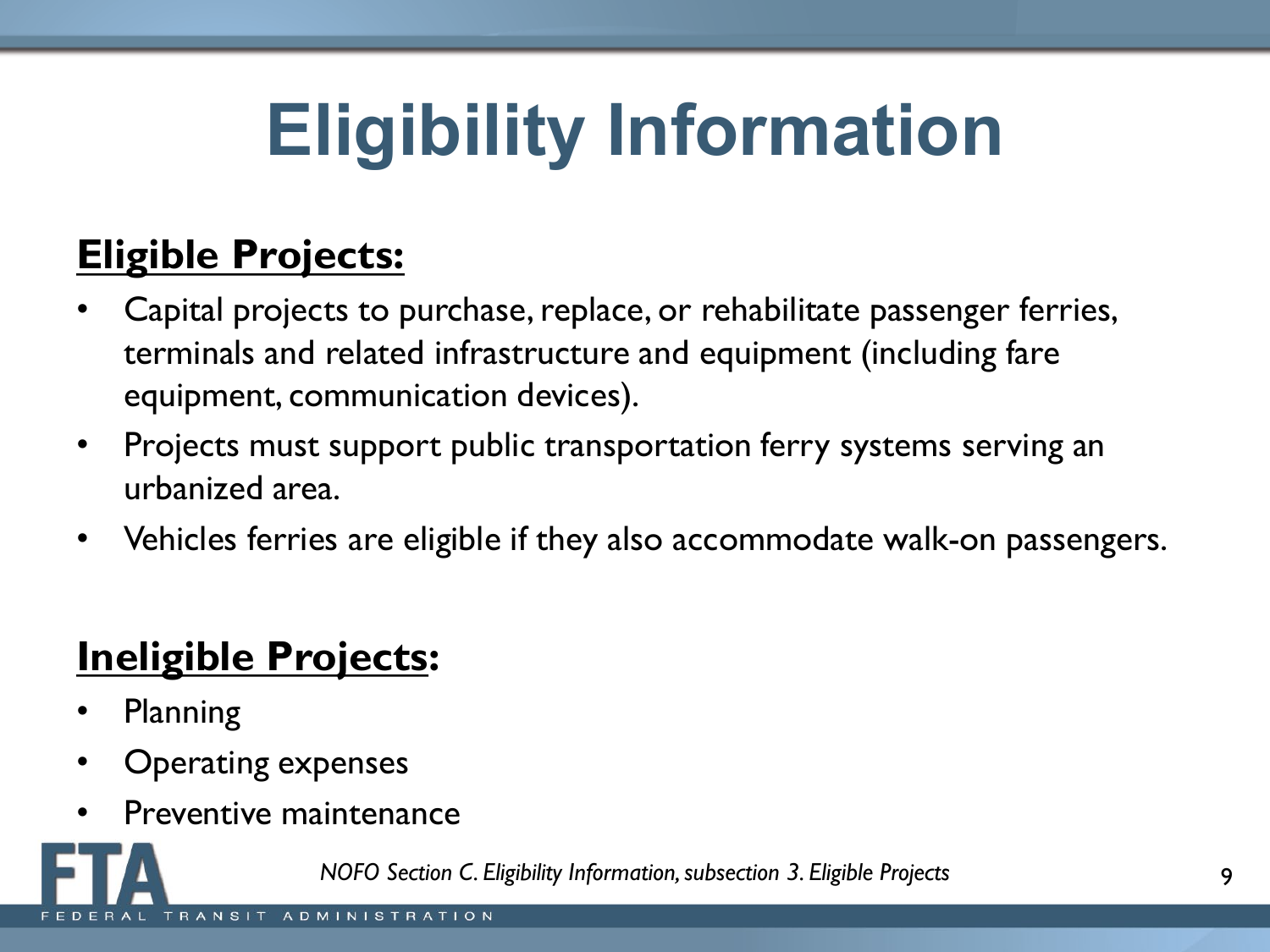## **Evaluation Criteria**

#### **1. Demonstration of Need**

*What is the age, condition, and performance of assets to be replaced or rehabilitated? What are the capacity constraints and/or demand for new or expanded service?*

#### **2. Demonstration of Benefits**

*How will the proposed project improve state of good repair, safety, ridership and reliability of service?*

*Does the proposed project connect to other modes?*

#### **3. Planning and Local/Regional Prioritization**

*How is the proposed project consistent with local and regional priorities? Is the project in the long range plan and TIP/STIP? Are there letters of support from local stakeholders?*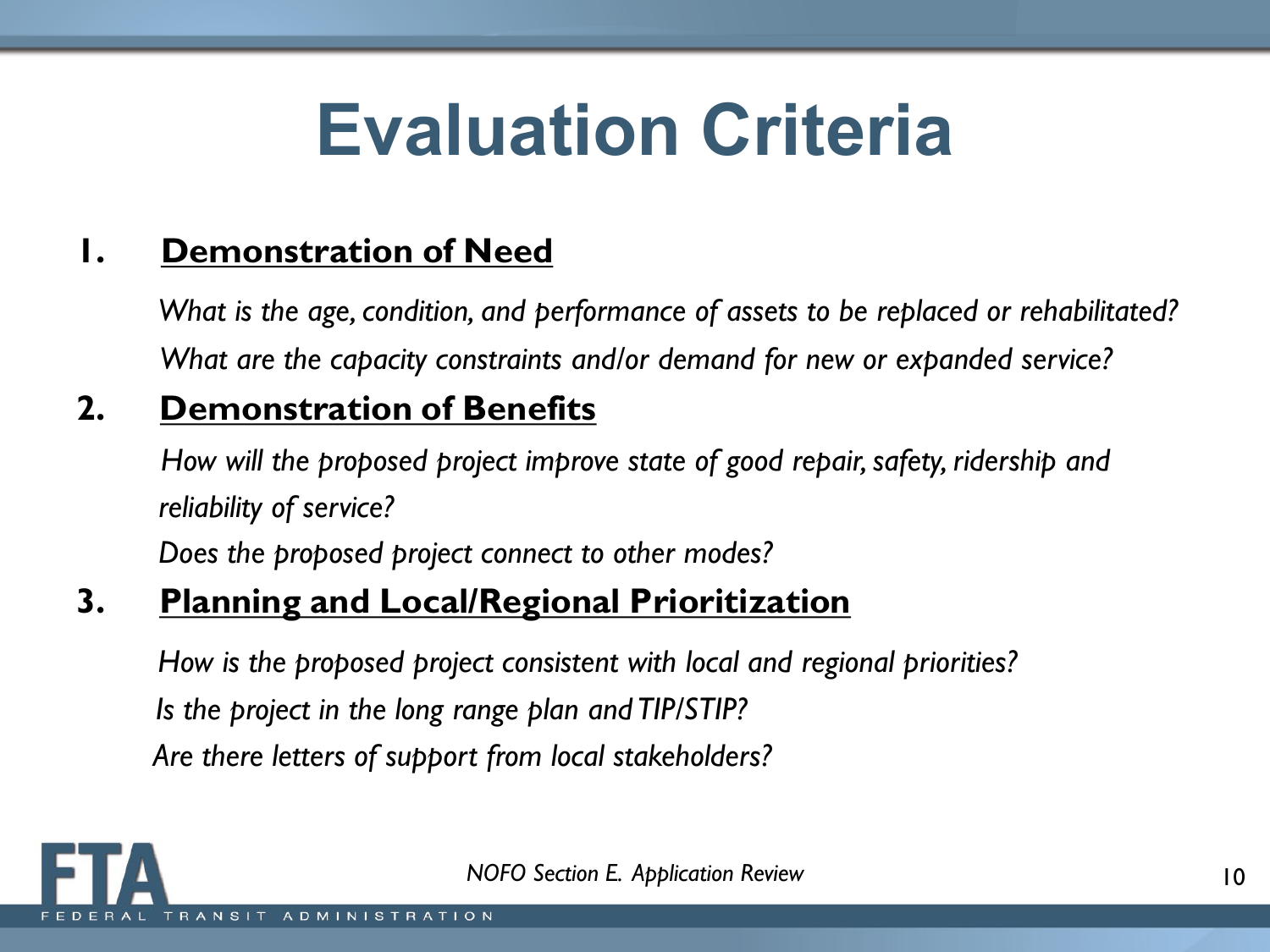## **Evaluation Criteria**

#### **4. Local Financial Commitment**

*How will the local funds be secured? What is the source of the local share, and is it available and set aside for the project?*

#### *5.* **Project Implementation Strategy**

*Is the implementation strategy detailed, reasonable, and complete? What is the status of planning and environmental work?*

#### **6***.* **Technical, Legal, and Financial Capacity**

*Does the applicant demonstrate the ability to carry out the proposed project? Does the applicant have experience with projects of comparable size/scope/requirements?*

*NOFO Section E. Application Review*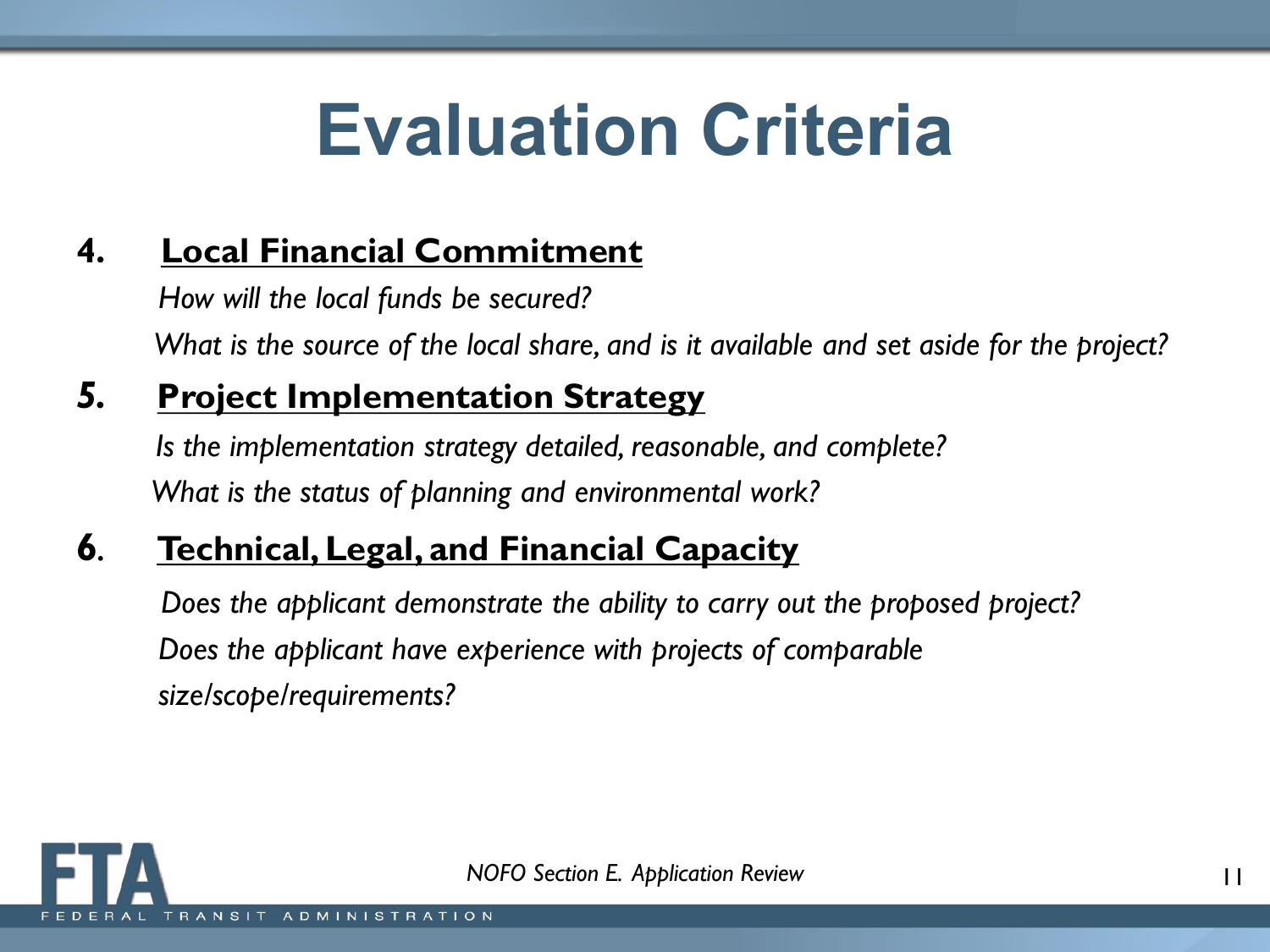## **Selection Process**

#### **Departmental Objectives may also be considered during project selection**

- Innovative approaches to improve safety and expedite project delivery
- Supporting economic vitality
- Attracting non-Federal sources of investment
- Accounting for life-cycle costs
- Accountability for performance and meeting specific, measurable outcomes

#### **Other Considerations**

- Provision of an "over-match" (description misplaced in Section E.1 of NOFO)
- Geographic Diversity and System Size
- Other Competitive Awards

*NOFO Section F. Review and Selection Process*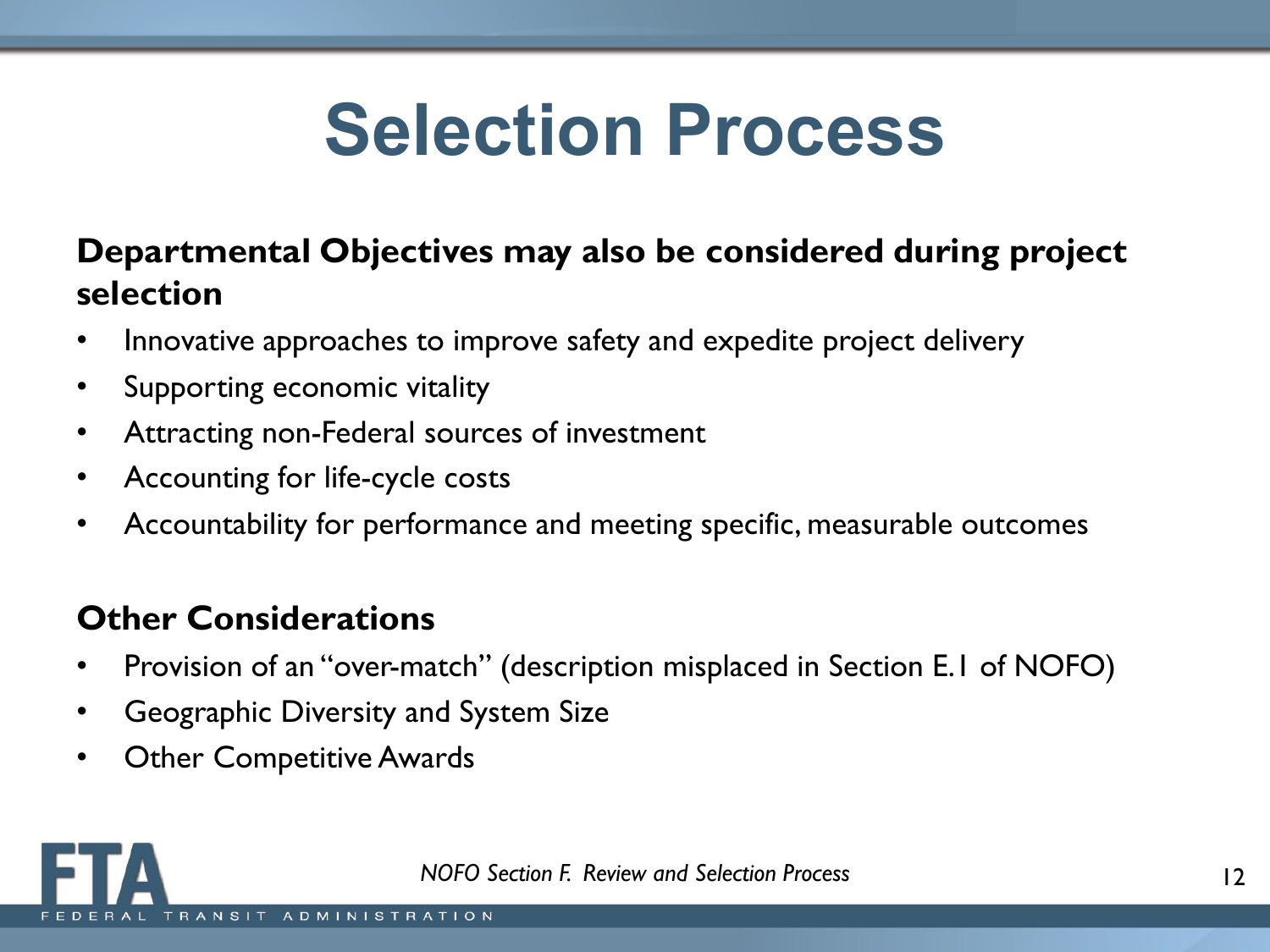## **Application and Submission**

### **Federal Register:**

<https://www.govinfo.gov/content/pkg/FR-2019-02-12/pdf/2019-01951.pdf>

### **Application Information:**

<https://www.transit.dot.gov/funding/grants/passenger-ferry-grant-program-section-5307>

### **Applications must include:**

- 1. SF-424 Application for Federal Assistance
- 2. Supplemental Form
- 3. Supporting Documentation

Applications must be submitted through Grants.gov **by 11:59 PM EDT** on **April 15, 2019**. Late applications may not be accepted.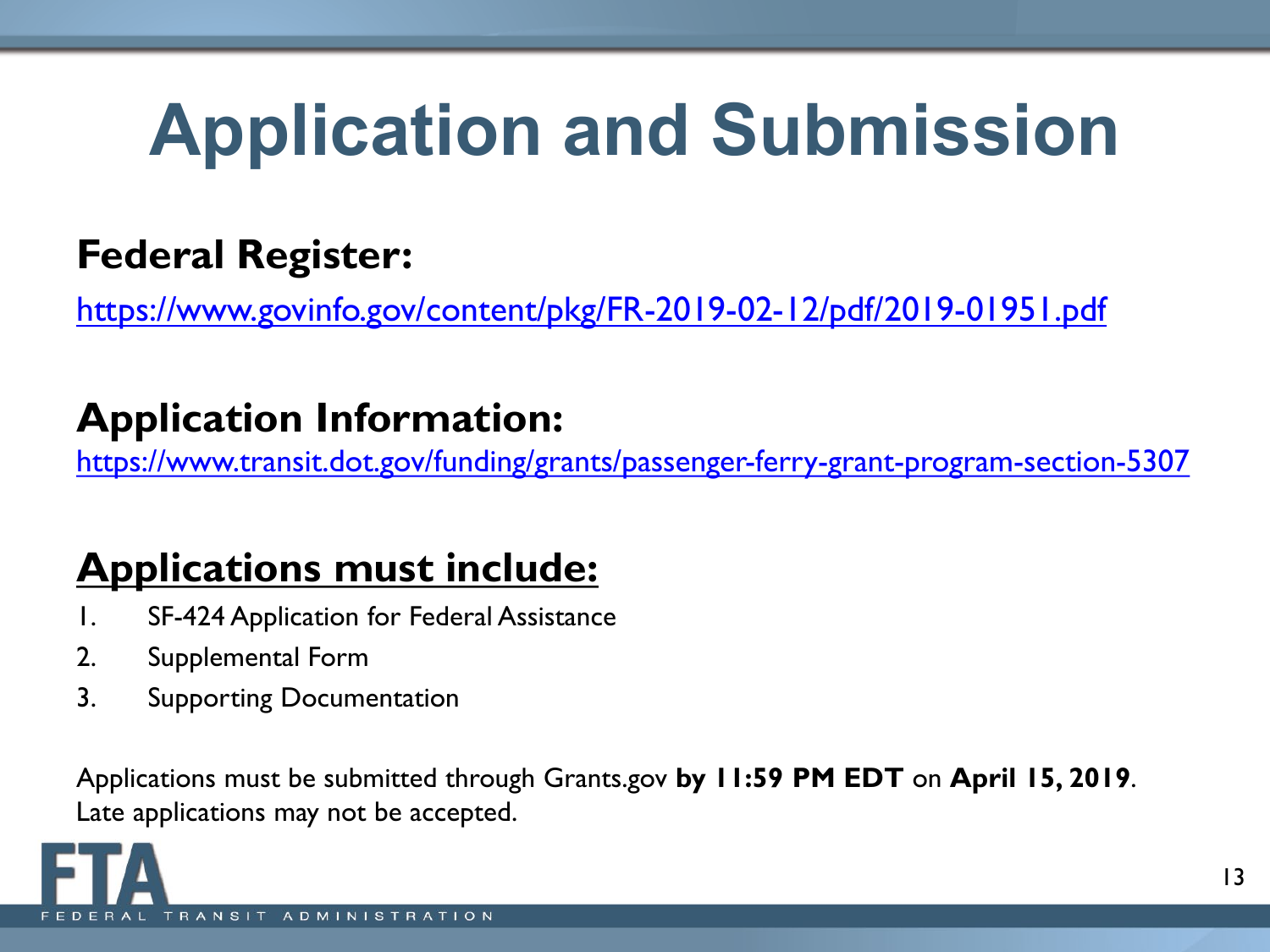## **Key Takeaways**

## Use the NOFO

## Documentation is crucial

 $\triangleright$  Tell your story

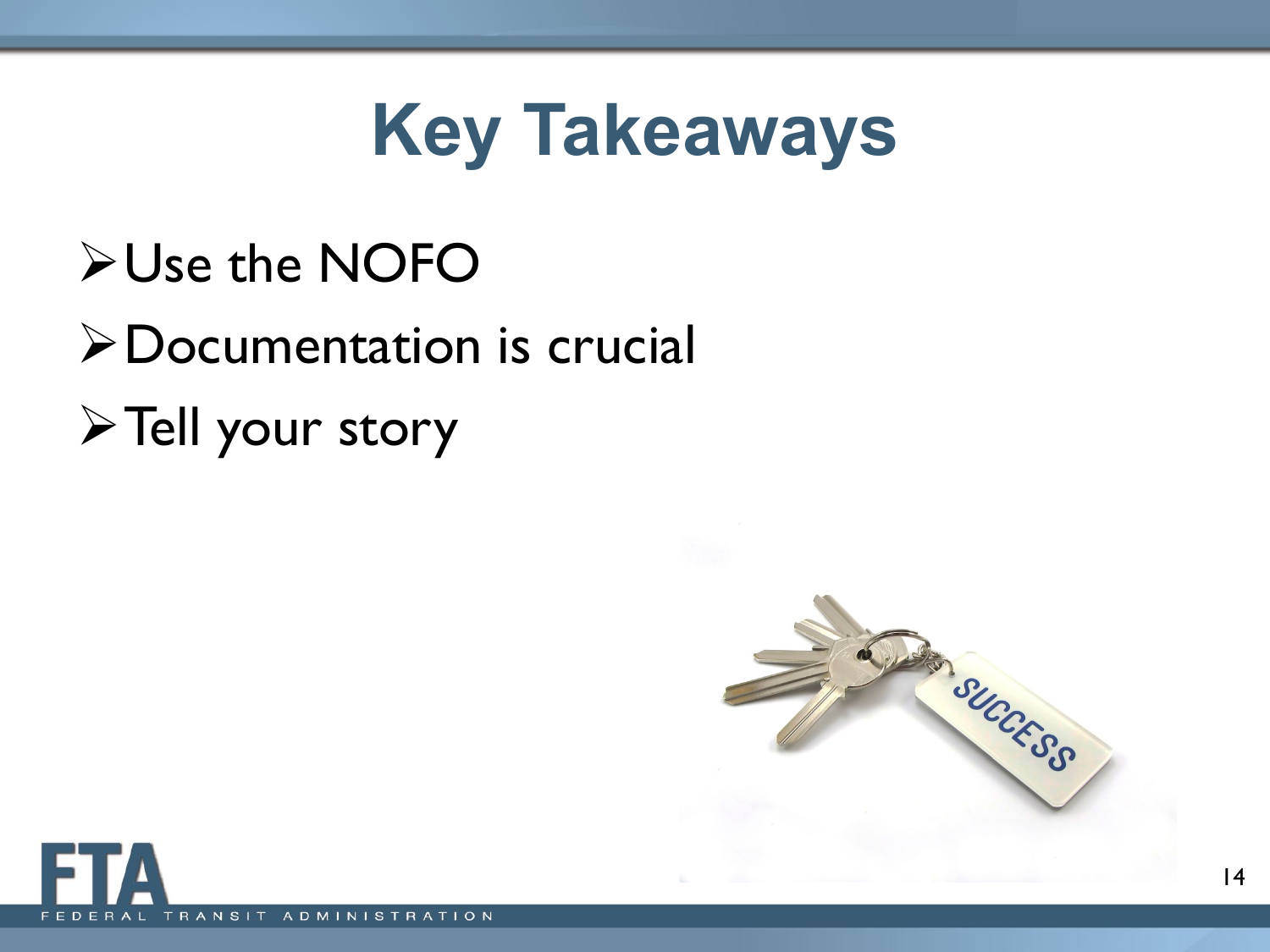# **Applying in Grants.Gov**

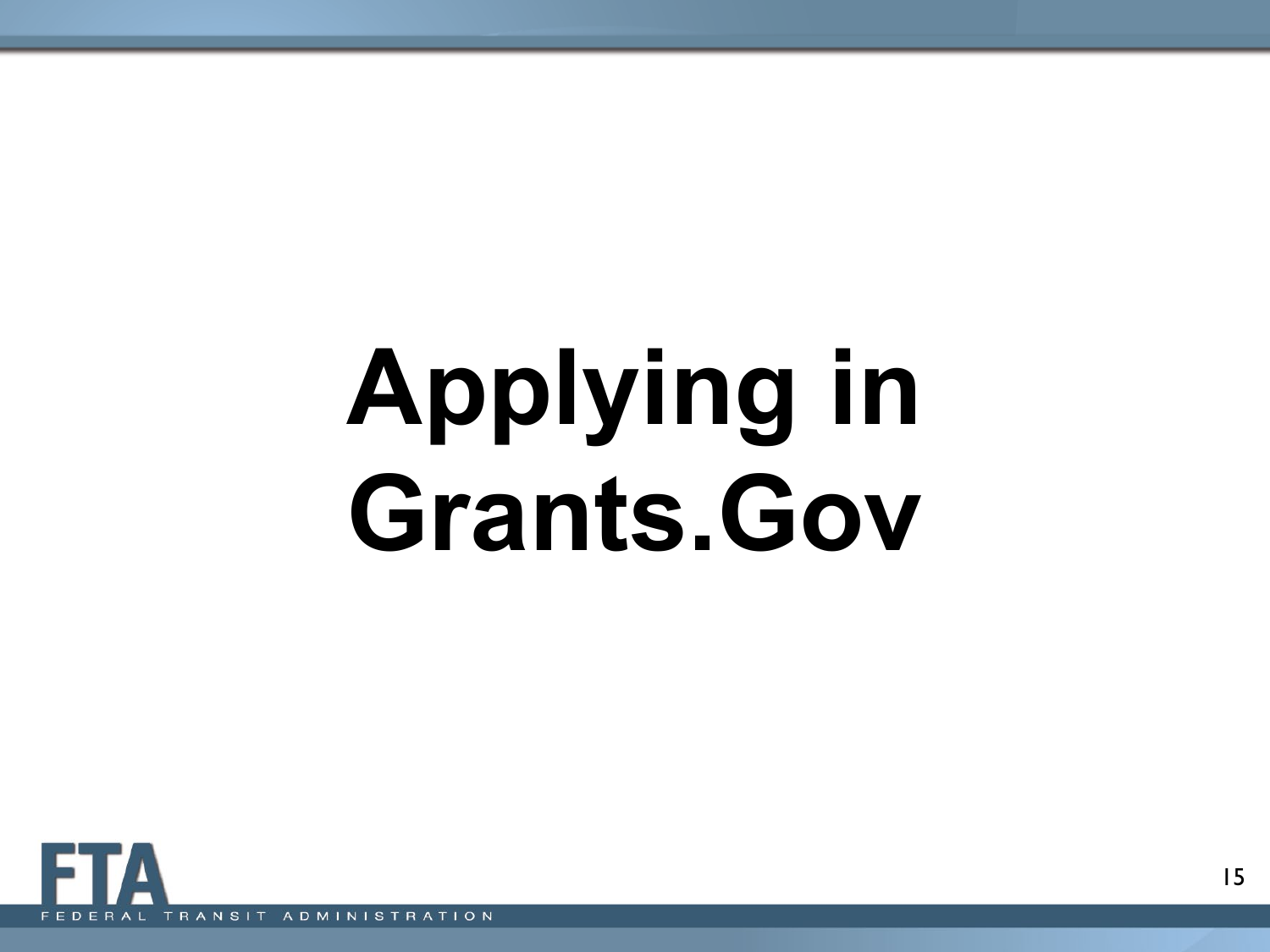## **Questions**

### **Vanessa Williams 202-366-4818**

### **[vanessa.williams@dot.gov](mailto:vanessa.williams@dot.gov)**

### **Website:**

[https://www.transit.dot.gov/funding/grants/passenger-ferry-grant-program](https://www.transit.dot.gov/funding/grants/passenger-ferry-grant-program-section-5307)section-5307